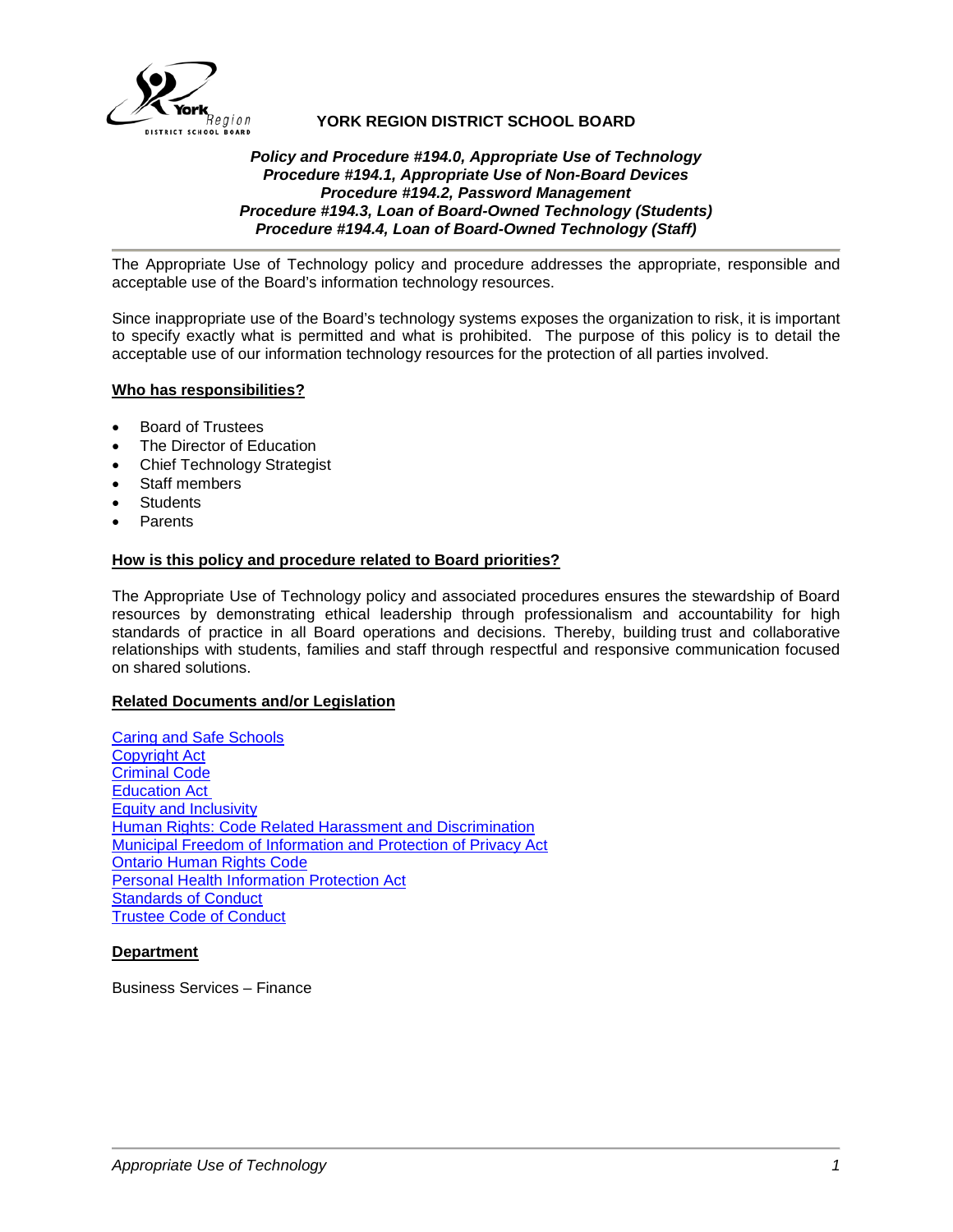

# **Board Policy #194.0 AppropriateUse of Technology**

# **Policy Statement**

The York Region District School Board recognizes the inherent value that technology can bring to support student success and foster well-being, business excellence and staff development. The acquisition of knowledge, skills and attitudes for Digital Literacy will support inclusivity, positive and meaningful relationships, innovation, engagement, responsibility and optimism.

## **Application**

It is expected that technology and technology services supplied by the Board will be used in an appropriate, responsible manner. This includes, but is not limited to, all Board-provisioned technology and personal technologies connecting to the Board's network and accessing Board technology services such as the internet, email, collaboration tools and digital learning platforms.

All York Region District School Board students, trustees, staff members, school council members, volunteers and other authorized individuals who are given access to the Board's technology and technology services are required to know and abide by the Appropriate Use of Technology policy in order to ensure that information technology is being used in a safe, appropriate and responsible manner.

Engaging in personal use of the Board's technology and technology services is a choice users make that involves the loss of personal privacy. For security and network maintenance purposes, authorized individuals within the Board may monitor equipment, systems and network traffic at any time. To ensure that personal documents and communications remain private, the user should use their own personal technology resources rather than connecting to or using the Boards.

Where it is determined that users have breached this policy the Board will take appropriate measures to address the situation. This may include, but is not limited to disciplinary action, where appropriate, and in accordance with all applicable Board policies and procedures. Relevant federal and provincial laws and regulations also govern the use of Board technology and/or technology services.

Personal and private information of students and staff members is protected under the [Municipal Freedom](http://www.ontario.ca/laws/statute/90m56)  [and Protection of Privacy Act.](http://www.ontario.ca/laws/statute/90m56) The Board is obligated by this Act to carefully manage all personal information within our custody and control how it is collected, used and released.

# **Responsibilities**

*The Board of Trustees is responsible for:*

- annually reviewing the Appropriate Use of Technology policy in accordance with the priorities in the [Multi-Year Strategic Plan](http://www.yrdsb.ca/AboutUs/BoardPlans/Pages/default.aspx) and the approved policy review cycle;
- understanding and communicating with members of the community about the Appropriate Use of Technology policy, as required; and
- using technology in accordance with the Appropriate Use of Technology and related procedures [Trustee Code of Conduct](https://bww.yrdsb.ca/boarddocs/Documents/By-Laws.pdf) and [Partisan Activities and Campaigning](http://www.yrdsb.ca/boarddocs/Documents/PP-partisanactivitiesandcampaigning-275.pdf) policies and procedures.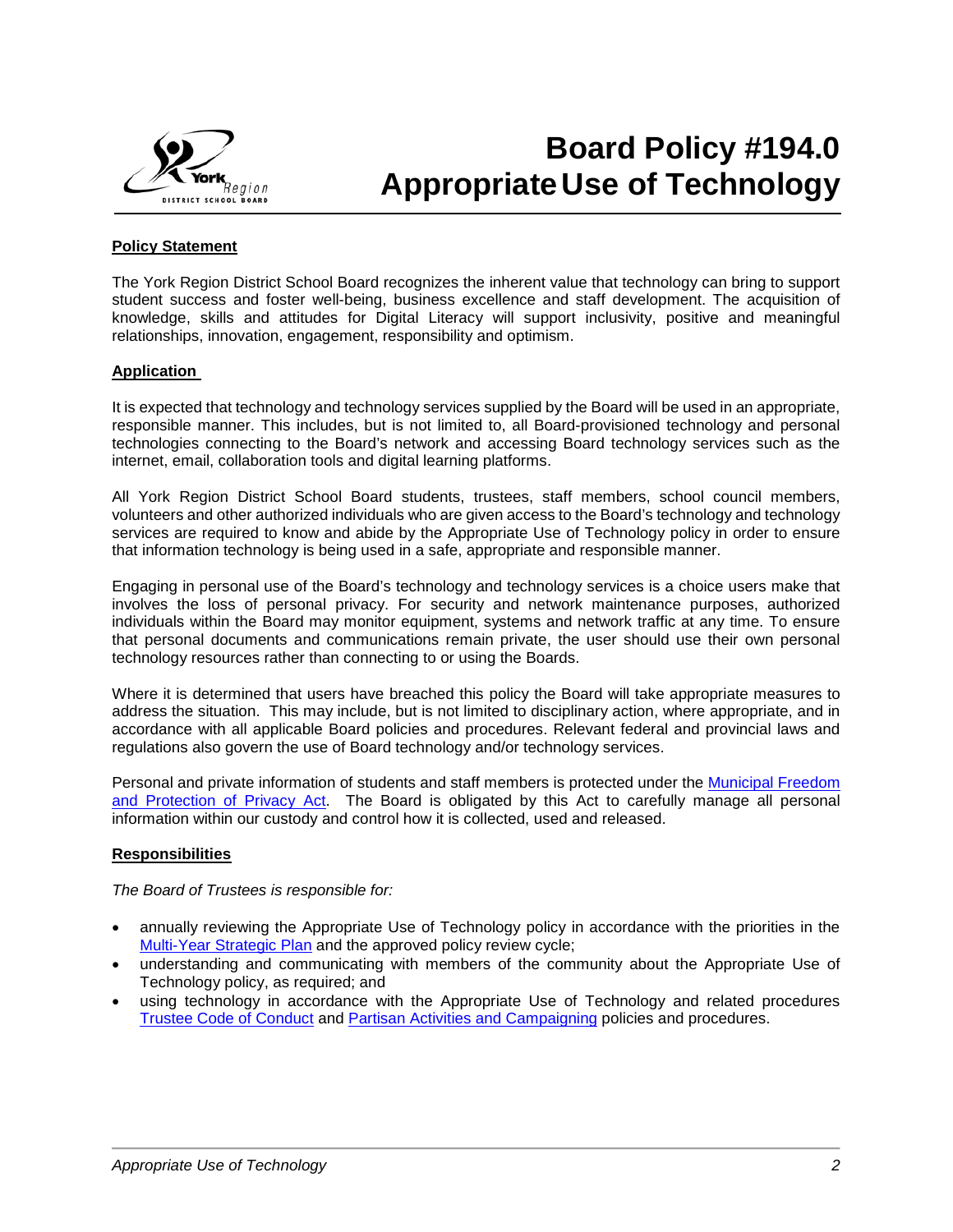## *The Director of Education is responsible for:*

• implementing and operationalizing the Appropriate Use of Technology policy.

## **Definitions**

### *User*

Includes, but are not limited to, students, trustees, staff members, members of Board committees, school council chairs, volunteers, parents and guardians, and all other persons given authorized access to the York Region District School Board's technology and/or technology services. Users may access these services from locations other than their work locations.

## *Appropriate and Responsible Use*

Use Board technology services in a responsible respectful and ethical manner that will withstand public scrutiny and is in compliance with Board priorities, policies, procedures and legislation.

## *Board Technology Services*

Board technology services include;

- access to the Board's network from any location, such as, but not limited to, schools, workplaces, home, other offsite locations,
- Board-provisioned hardware including, but not limited to, removable and/or external storage devices,
- access to the Board's network and/or technology services from a personal device, and
- Board-provisioned software and applications including, but not limited to, e-mail, collaboration tools, digital learning tools and cloud-based resources.

#### *Personal Technology*

Any device that is not Board provisioned, such as, but not limited to, personal computers, smart phones and tablets.

#### *Cloud-based Resources*

Delivery of services and storage over the internet for applications and large data-processing systems.

#### *Collaboration Tools*

Facilitate the sharing of content and multi-user contribution to content modification and creation.

# *Digital Learning Tools*

Tools accessed using technology devices typically via an internet connection, such as, but not limited to, Moodle, Google Apps, Edsby and social media.

## **History**

Approved: 2006 Formerly Policy: #194.0, Appropriate Use of Technology Working Document: February 2015, May 2018 Formerly Policy: #194.0, Use of Technology Revised: 2011, November 2015, April 2019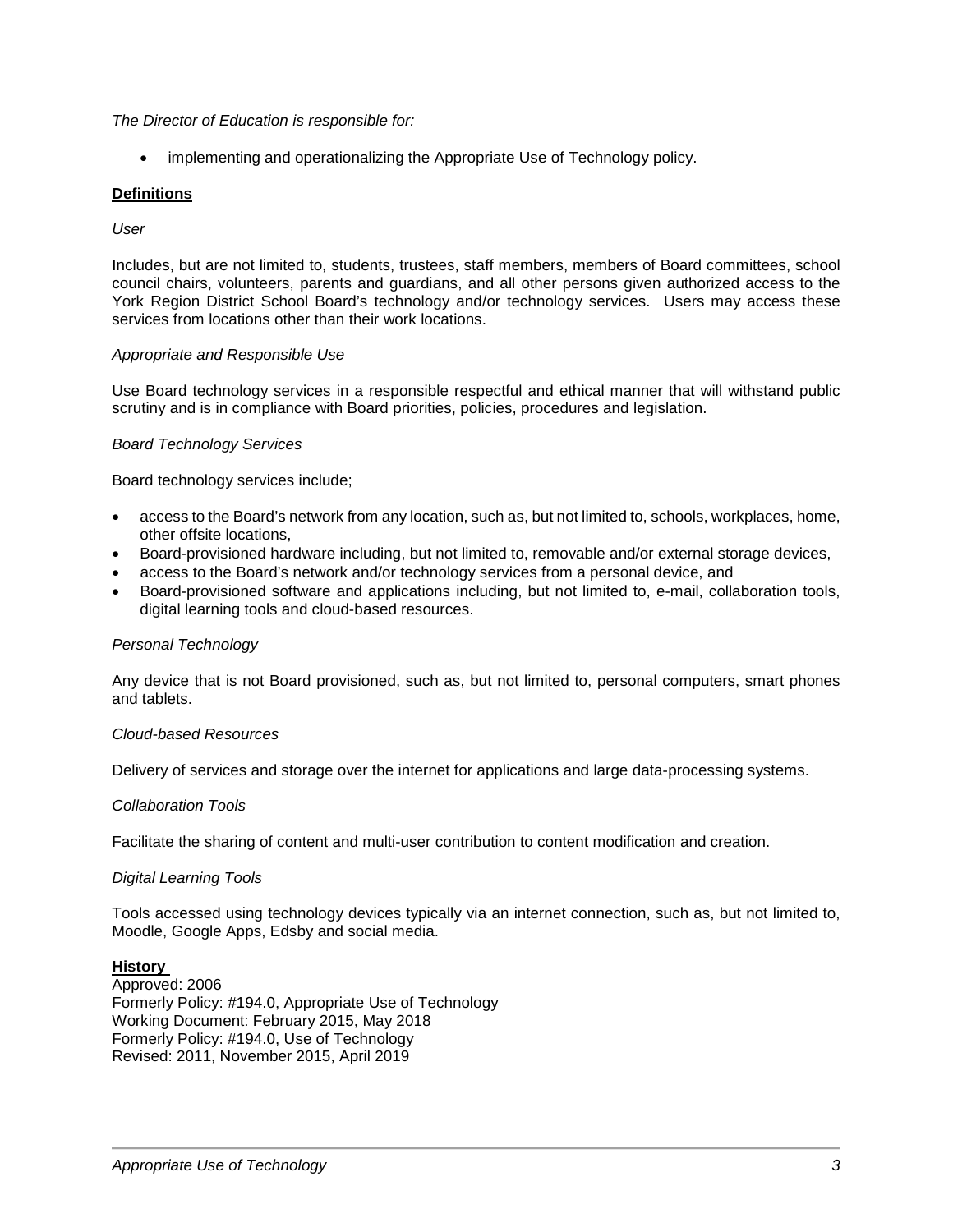

# **Board Procedure #194.0 AppropriateUse of Technology**

This procedure outlines the expectations of the York Region District School Board with relation to the use of technology services supplied by the Board. All users of Board's technology and/or technology services are required to know and abide by this procedure in order to ensure that information technology is being used in a safe, appropriate and responsible manner. Use of personal devices on non-Board networks when used in work and school learning environments are also subject to this procedure as further outlined in the Use of Non-Board Devices procedure.

# **Application**

## Irresponsible and Unethical Use

The following actions are considered irresponsible and unethical use of Board-provisioned technology and technology services:

- responding to phishing emails where usernames and passwords are requested;
- using the Internet for unauthorized, unethical purposes or as otherwise deemed content inappropriate, such as, but not limited to the following;
	- using electronic recording devices in schools and the workplace to record any interactions between two or more parties unless all parties explicitly consent,
	- attempting to modify or gain access to files, passwords, or data belonging to others,
	- seeking unauthorized access to any computer system or damaging or altering software components,
	- sending, receiving or subscribing to, displaying or downloading content that is illegal, or may reasonably be construed as obscene or offensive, including, but not limited to, text, written or audio communications and images/graphics,
	- use of email distribution lists without appropriate authorization,
	- using abusive or objectionable language in either public or private messages,
	- misrepresenting oneself or the Board,
	- disclosing confidential or proprietary Board information,
	- lobbying elected officials,
	- campaigning for any individual running for municipal, provincial or federal office,
	- propagating chain letters, jokes, cartoons, pornography or other e-mail debris,,
	- using the internet for personal use during regularly scheduled working hours,
	- taking part in other activities that could cause congestion and disruption of networks and systems,
	- intentionally deleting emails with informational value to the detriment of legal and statutory Board operations, and
	- willfully collecting, maintaining or disclosing personal information in contravention of the [Municipal Freedom of Information and Protection of Privacy Act.](http://www.ontario.ca/laws/statute/90m56)

All Board technology and/or technology service users are responsible for understanding that:

• **they are responsible for immediately reporting suspected breaches of security such as theft, loss or unauthorized disclosure of Board devices or information. Such incidents are to be reported to [Information Technology Services, ServiceDesk.](https://bww.yrdsb.ca/help/Pages/ServiceDesk.aspx)**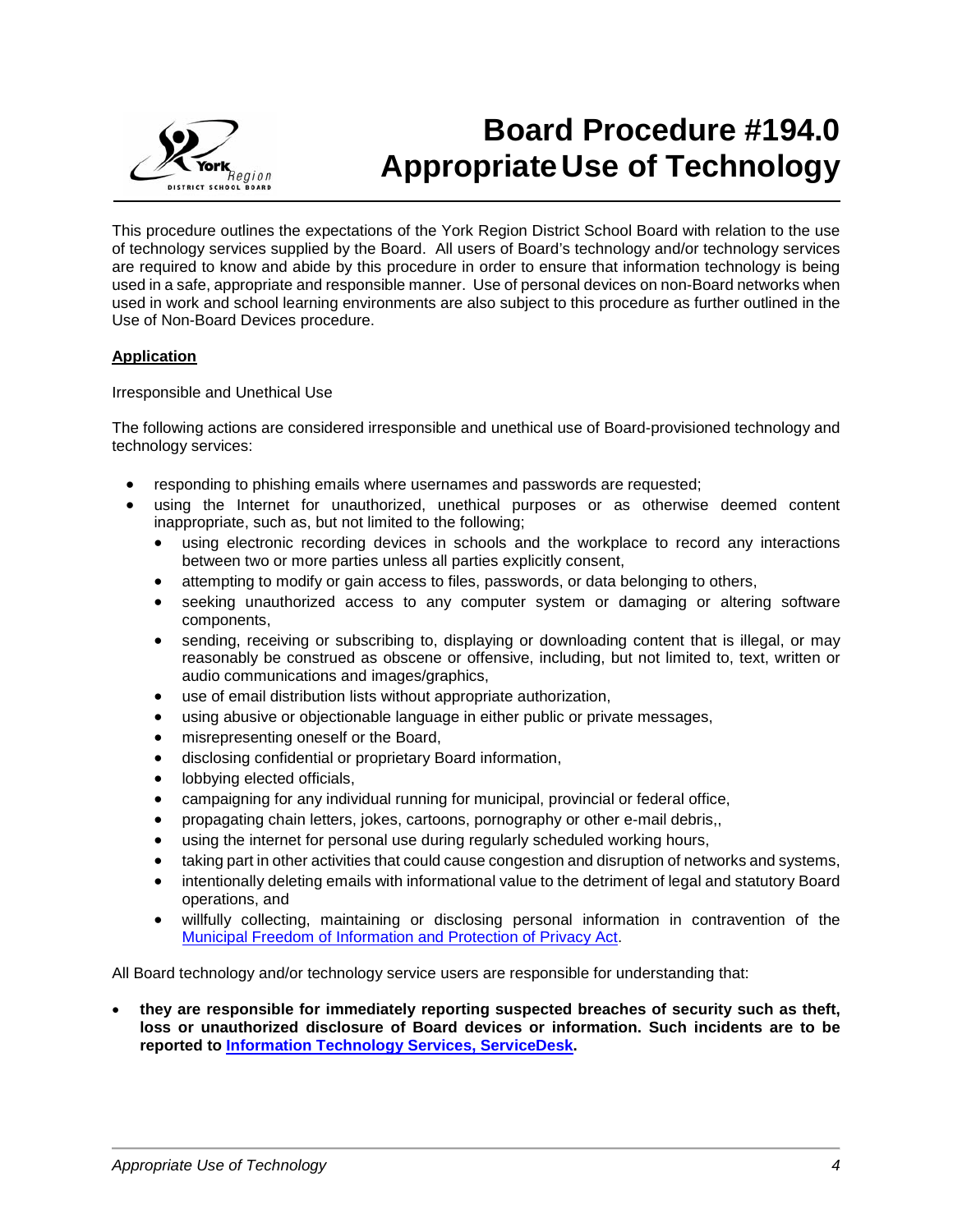- **the Board is not responsible for the;**
	- **appropriateness of Internet content,**
	- **accuracy or reliability of information located on the Internet,**
	- **loss, damage, or inaccessibility of information due to technical or other difficulties, or**
	- **costs or losses incurred by users;**
- understand conduct could reflect on the reputation of the Board and its staff members;
- a school's plan for social media use should be created with collaboration, privacy, appropriate use and reputation management in mind, as outlined in the [Social Media Guidelines for](https://bww.yrdsb.ca/services/pacs/Documents/Social%20Media/SocialMediaGuidelinesForSchools.pdf) Schools;
- e-mail is **not** private, because others may be able to read, access and monitor email communications; and
- the Board may monitor and access email communication in a reasonable manner to**;**
	- maintain and ensure the efficient use of the Board e-mail services,
	- ensure compliance with Board policies and acceptable use agreements, and
	- assist staff members in the event of prolonged absence.

## **Definitions**

#### *Email*

Electronic mail system that allows users to communicate with each other and persons not employed by the Board. The York Region District School Board's standard email platforms are Microsoft Office/Outlook Web Access and Gmail.

An e-mail message may be considered a record if made or received in connection with the transaction of Board business and therefore must be retained in accordance with all applicable record and information management and Municipal Freedom of Information and Protection of Individual Privacy policies, procedures and legislation. The value of a record is determined by its subject and not its format.

#### *Online Social Networking*

A process whereby online users are able to connect to other users in a variety ways and for a variety of purposes, including educational purposes. Current tools include, but are not limited to, Facebook, Twitter, Instagram and LinkedIn.

#### **Responsibilities**

## *The Director of Education shall:*

• allocate staff and resources to support the Appropriate Use of Technology procedure.

#### *The Associate Directors and Coordinating Superintendent(s) shall:*

• support and provide direction to staff members about the application of the Appropriate Use of Technology policy.

# *Information Technology Services shall:*

- support the connectivity of Board-provisioned devices and personal technology devices to the Board network for work and learning purposes;
- not ask users for their passwords in an email;
- monitor and update procedures linked to the Appropriate Use of Technology policy as emerging technologies change the way staff and students engage in work and learning; and
- integrate other policies into Project Management and Operation Support practices.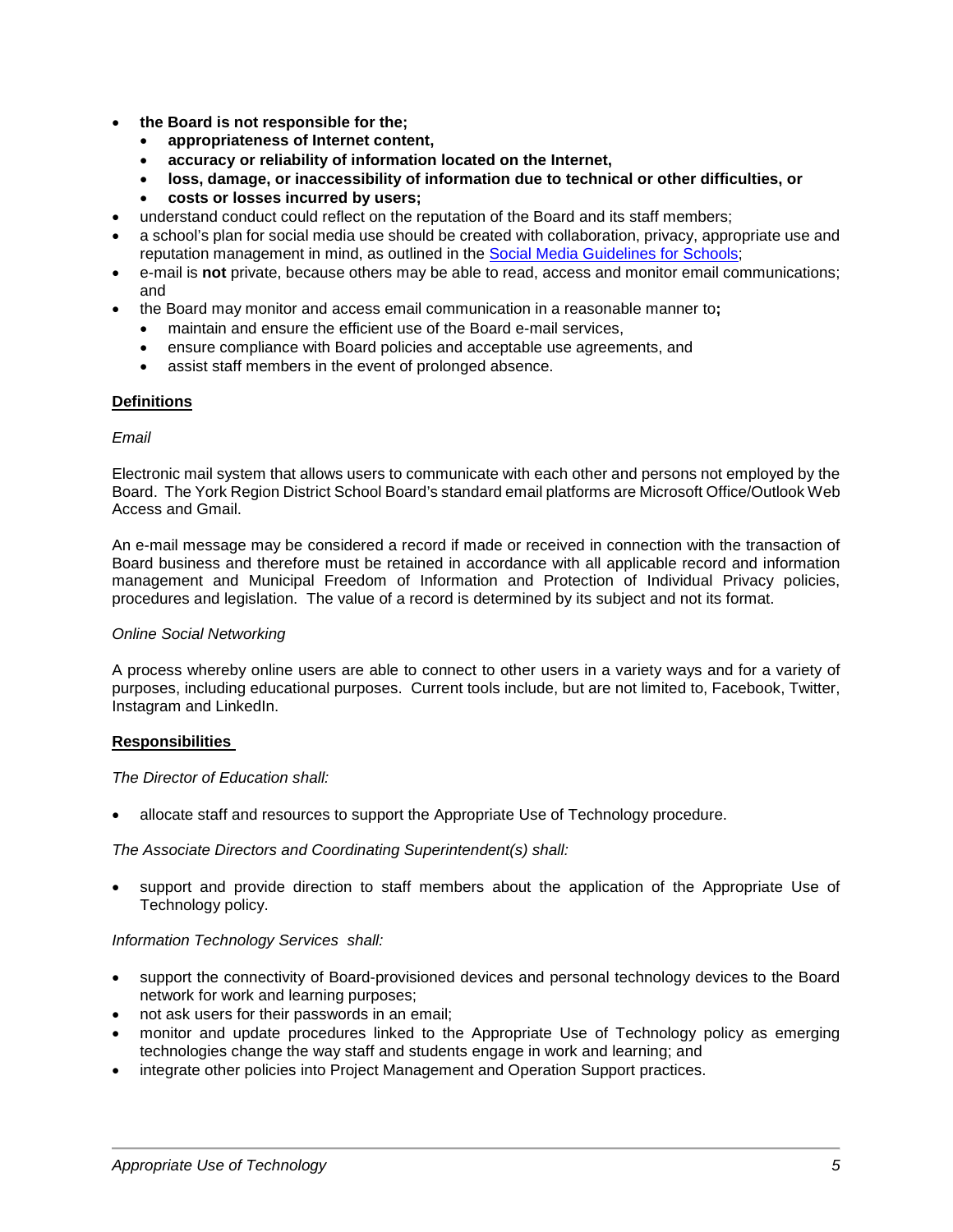## *The Chief Financial Officer shall:*

• when notified by Information Technology Services of any inappropriate content on any Boardprovisioned technology, determine the appropriate action in consultation with the Chief Technology Strategist, Information Technology Services and other senior staff members, as necessary.

# *The Chief Technology Strategist shall:*

- manage any issues that arise from emails sent to the [Information Technology Services'](mailto:ITservices@yrdsb.ca) account on a case-by-case basis in conjunction with Coordinating Superintendent of Business and Chief Financial Officer and appropriate senior staff member; and
- notify the associated superintendent and Human Resources and/or Human Rights Commissioner's Office where applicable of any inappropriate content on any Board-provisioned technology of which they become aware, where applicable.

## *Superintendents, Principals, Managers and Supervisors shall:*

- ensure staff members are aware of the Appropriate Use of Technology policy and procedures upon hiring and annually thereafter;
- ensure the overall coordination and management of school and workplace technologies;
- ensure compliance with the Municipal Freedom of Information and Protection of Privacy Act*,* as it relates to the management of personal and private information*;*
- ensure compliance of the acceptable use of Board and personal technology when accessing the Board's network and technology services;
- ensure social media tools accessible within the Board adhere to the [Social Media Guidelines for](https://bww.yrdsb.ca/services/pacs/Documents/Social%20Media/SocialMediaGuidelinesForSchools.pdf)  [Schools;](https://bww.yrdsb.ca/services/pacs/Documents/Social%20Media/SocialMediaGuidelinesForSchools.pdf)
- not accept any donated computers as this may negatively impact on the Board's ability to effectively license, manage, secure and support solutions for classroom programs; and
- apply corrective and disciplinary measures to address staff members in violation of this procedure.

# *Principals, Managers and Supervisors shall:*

- coordinate and manage computing and information technology facilities and resources for staff and students;
- manage internet filtering for their school or department, where applicable;
- ensure students and staff members adhere to the proper usage of personal technology when used in any Board facility including the use of any online social networking tools;
- distribute the [Information Technology Acceptable Use Agreement](http://www.yrdsb.ca/Programs/SafeSchools/Documents/InformationTechnology-AUAgreement.pdf) to staff, students and parents, where applicable;
- ensure clearly defined consequences, appropriate to the degree of severity for misuse and/or illegal use of the Board's computing and information technology facilities and resources as stated in the school's code of conduct are applied; and
- report abuses of the Appropriate Use of Technology policy and procedure to their superintendent.

# *All staff members shall:*

- be responsible for overall management of student use of computing and information technology facilities and resources within their areas of responsibility or when acting in a supervisory role, where applicable; and
- instruct and model the appropriate use of technology, where applicable.
- take reasonable steps to manage and actively supervise student use of computing and information technology facilities and resources within their assigned teaching areas and when acting in a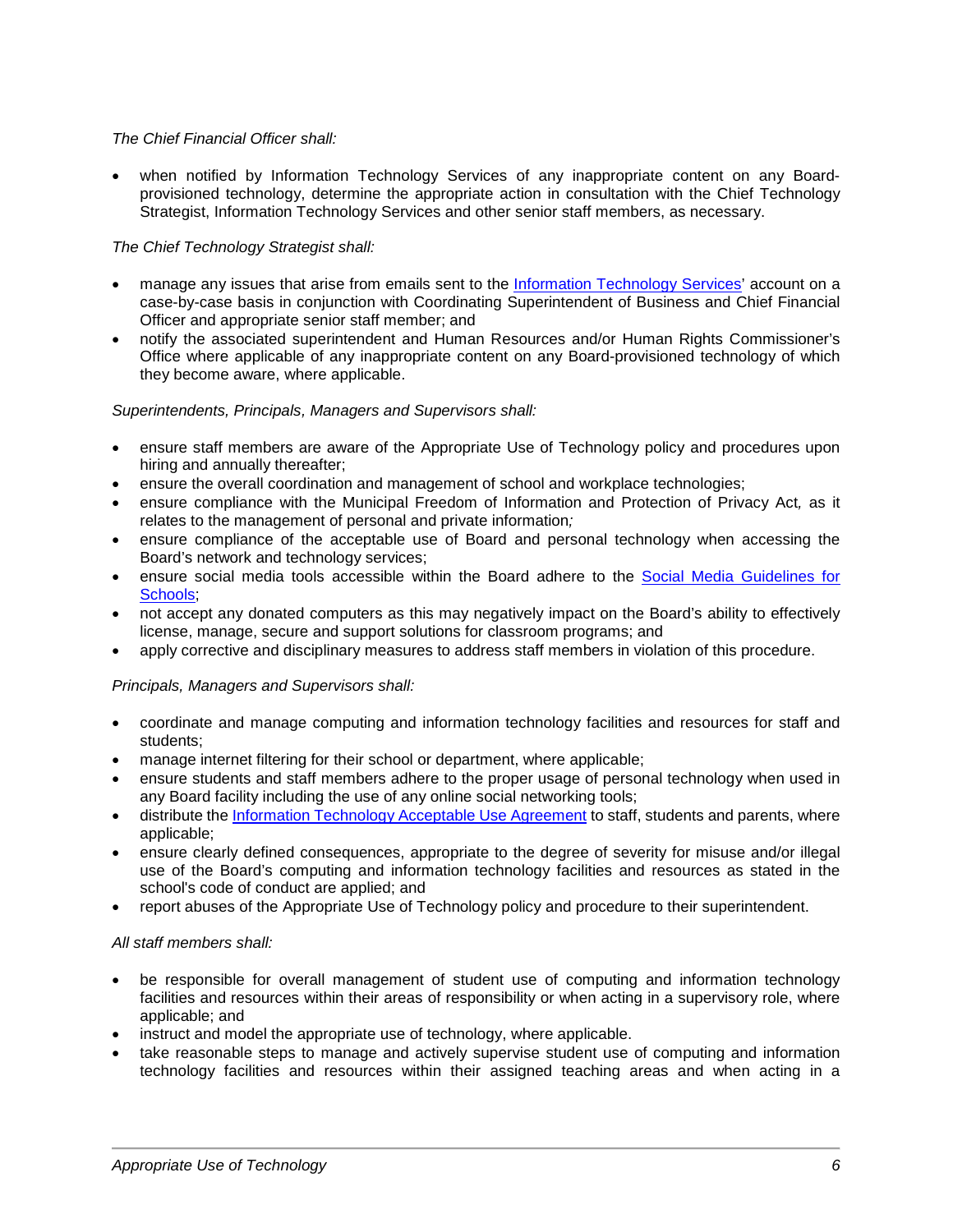supervisory role, where appropriate;

- instruct all students to adhere to this procedure and the Information Technology Acceptable Use Agreement, where appropriate;
- use this procedure and/or the school's code of behaviour when applying consequences for misuse and/or illegal use of the Board's computing and information technology facilities and resources, where appropriate;
- report any suspected inappropriate use of Board technology or technology services to the principal; and
- if using social networking tools, do so with the appropriate understandings of the effective educational use of these tools, avoiding any personal uses when engaging with students, parents and colleagues for professional purposes.

## *Students shall:*

- make sure they understand and follow the [Information Technology Acceptable Use Agreement;](http://www.yrdsb.ca/Programs/SafeSchools/Documents/InformationTechnology-AUAgreement.pdf) and
- only use Board and personal technologies for educational purposes as defined by the teacher and instructional purpose in Board facilities.

## *All users shall:*

- ensure use of Board technology and/or technology services are only accessed by those to whom the technology resource is assigned;
- ensure that any use of personal and Board-provisioned devices that access Board resources, such as, but not limited to, email, enterprise systems, student/staff data and information are password protected to restrict unauthorized access to these devices;
- use Board technology and technology services in an appropriate, responsible and ethical manner consistent with the professional, educational, informational and recreational purposes for which they are provided;
- refrain from using technology in a malicious manner or with intent to bring harm to the Board's technology resources or technology services;
- comply with the Municipal Freedom of Information and Protection of Privacy Act*,* as it relates to the management of personal and private information;
- model the appropriate use of technology:
- ensure inappropriate and irresponsible use of technology is reported to [Information Technology](mailto:information.technology.services@yrdsb.ca)  [Services](mailto:information.technology.services@yrdsb.ca) ;
- familiarize themselves with and understand this procedure and abide by its expectations and restrictions;
- use technology resources in ways that do not disrupt other users or compromise the functionality of the system;
- maintain their password and user identification confidentiality;
- restrict access to their password(s);
- familiarize themselves with the technology resources provided to them, including system maintenance and administration procedures; ensure records retention requirements are met by referring to the Board's Classification [and Retention Schedule](https://bww.yrdsb.ca/boarddocs/Documents/SD-classificationandretentionschedule-alphaorder.pdf) for advice on information ownership within the Board;
- refrain from connecting network devices, such as, but not limited to, mini-hub switches or wireless routers without obtaining prior approval from Information Technology Services;
- if they are in receipt of inappropriate emails, forward in its entirety (not cut and pasted) so that any relevant header information is retained to the [servicedesk@yrdsb.ca;](mailto:servicedesk@yrdsb.ca)
- delete spam mail upon receipt and do not send to servicedesk@yrdsb.ca; and
- report to the Chief Technology Strategist, any inappropriate content on any Board-provisioned technology of which they become aware.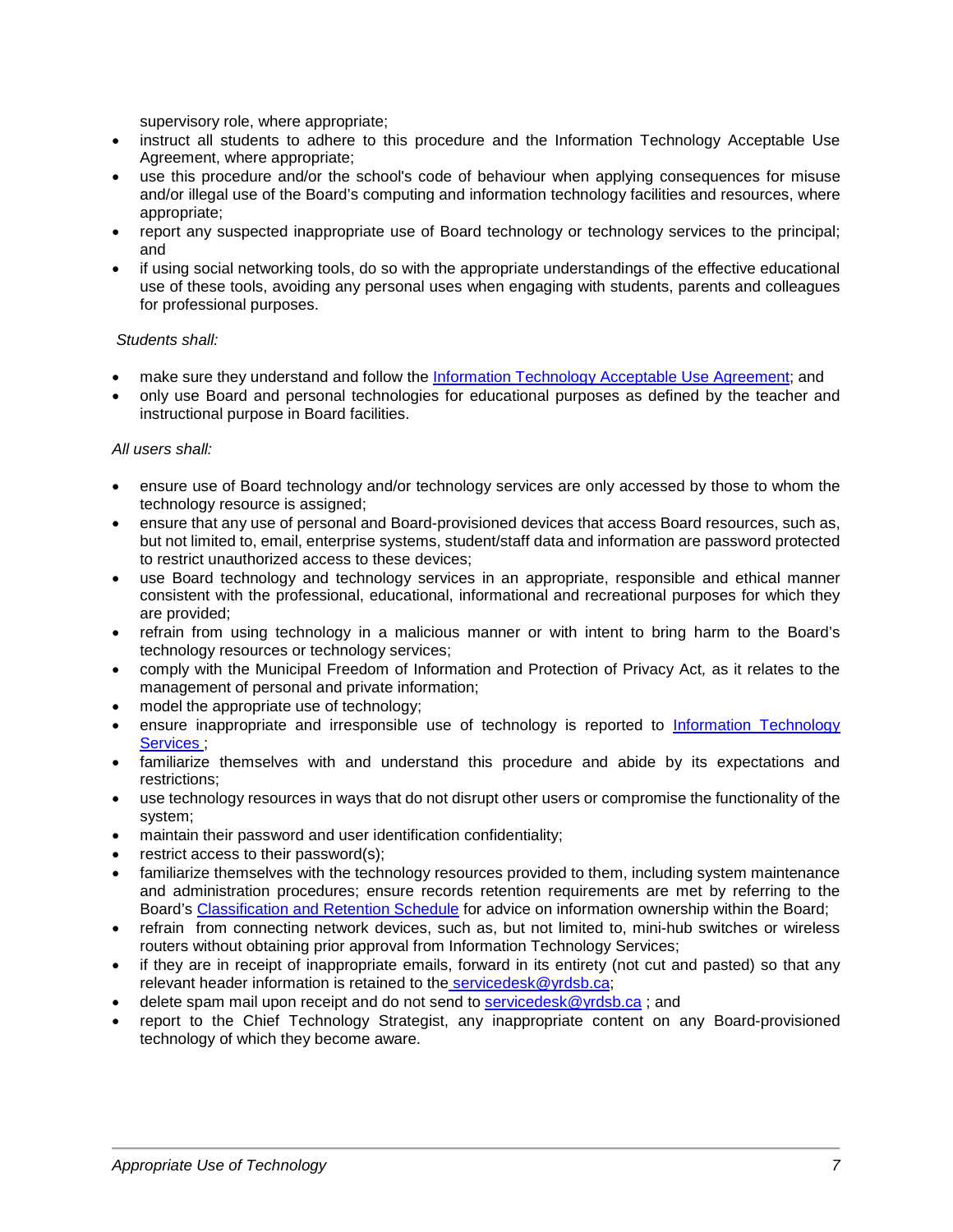### **History**  Approved: 2006, 2008 Working Document: February 2015, May 2018 Revised: 2011, November 2015, April 2019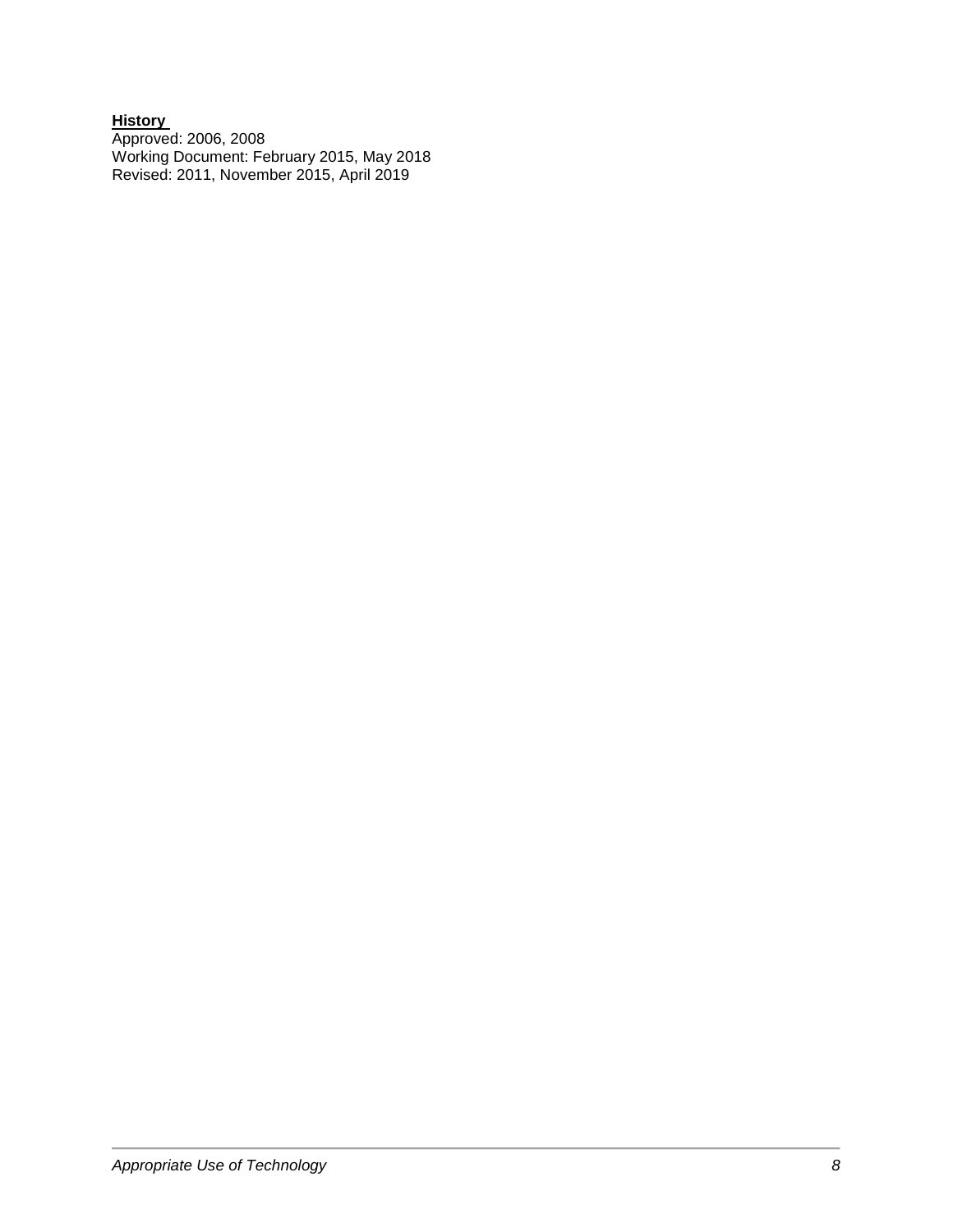

# **Board Procedure #194.1 AppropriateUse of Non-Board Devices**

This procedure outlines the expectations of the York Region District School Board regarding the use of nonboard owned technology, commonly referred to as the Bring Your Own Device (BYOD) Program. The purpose of this procedure is to outline instructions for use of Non-Board Devices during the work and/or instructional day. This procedure applies to any person who utilizes a Non-Board Device during the work and/or instructional day, in a Board building or Board event, activity or program whether connected to the Board's network or not, including, but not limited to, students, trustees, staff members, guests, contractors, partners and vendors.

# **Application**

The following principles apply to all users.

- The Use of Non-Board Devices (Bring Your own Device (BYOD) Program) is not a mandatory practice and implementation is at the discretion of the principal or department manager.
- Schools supporting a BYOD Program are required to provide support to students without access to technology.
- Board business must be done using Board-provisioned technology tools. This does not necessarily mean the device but includes the content and/or data capturing mechanism, such as, but not limited to, sending a Board email from a personal device.

#### **Definitions**

#### *Non-Board Device (NBD)*

Any computing device not owned or provided by the Board to a user that is brought into a Board building or to a Board event, activity or program by any user whether used for instructional or personal purposes shall be considered a Non-Board Device even if they are not connected to the Board's network.

Any Board business conducted on non-Board technology, including the use of cloud based resources or personal email accounts, is subject to a Freedom of Information request as applicable.

#### **Responsibilities**

*The Director of Education shall:*

allocate staff and resources to support the Use of Non-Board Devices procedure.

*The Associate Directors, Coordinating Superintendent(s) and Chief Financial Officer shall:*

• when notified by the Chief Technology Strategist of any inappropriate content on any Non-Board Device, determine the appropriate action in consultation with the Chief Technology Strategist and other senior staff member, as necessary.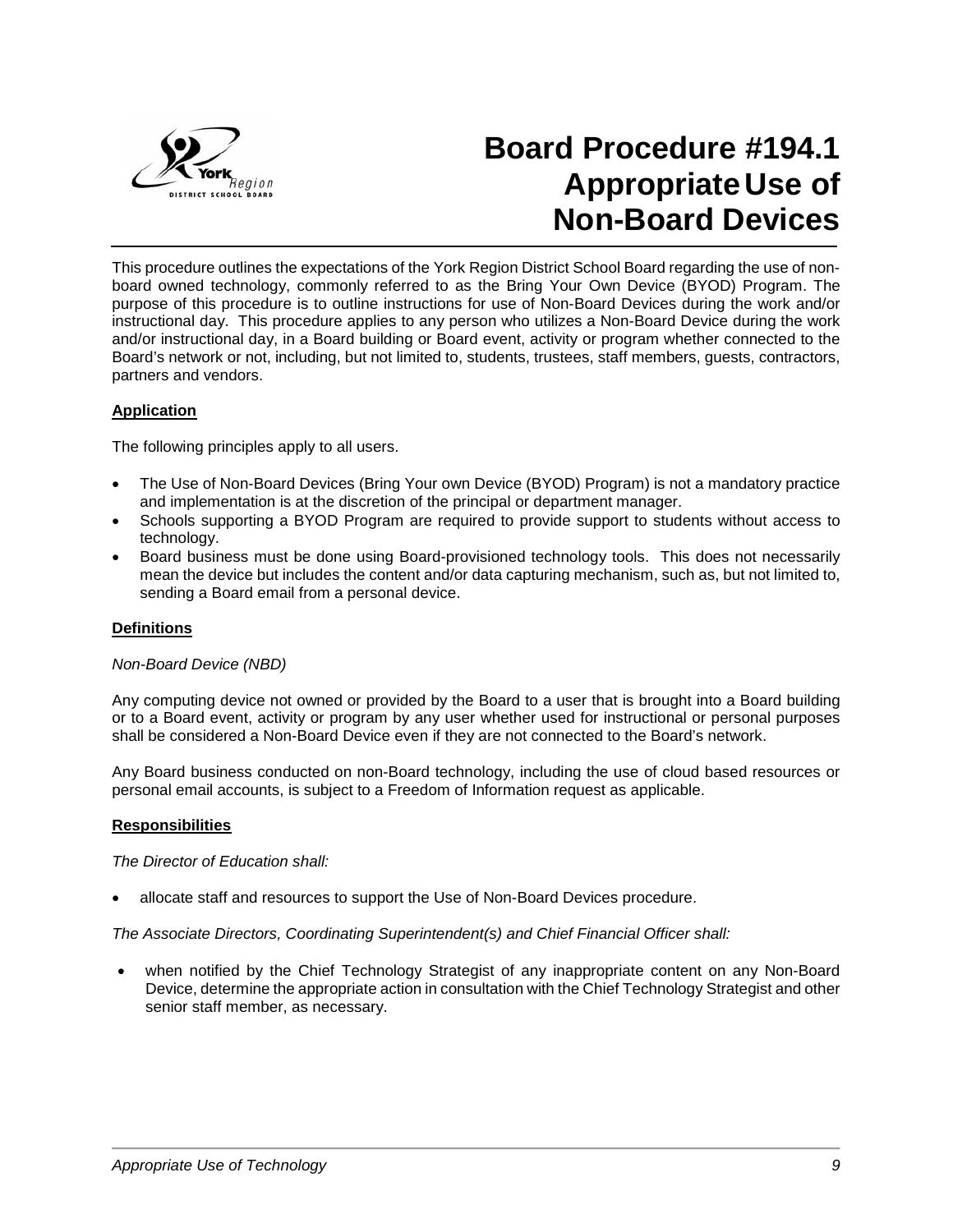# *The Chief Technology Strategist shall:*

- manage any issues that arise in conjunction with the appropriate superintendent, principal, manager or supervisor, as necessary; and
- notify the Associate Directors and *Coordinating Superintendent(s)* of any inappropriate use on any Non-Board Device of which they become aware.

## *Associate Directors, Coordinating Superintendent(s), Superintendents, Principals, Managers and Supervisors shall:*

- ensure that all users are compliant with the [Information Access and Privacy Protection](http://www.yrdsb.ca/boarddocs/Documents/PP-infoaccessandprivacy-158.pdf) policy, procedure and supporting documents and the [Records and Information Management](http://www.yrdsb.ca/boarddocs/Documents/PP-recordsandinformationmanagement-160.pdf) policy, procedure and supporting documents; and
- apply corrective and disciplinary measures, as appropriate, to address violations of this procedure.

## *Principals, Managers and Supervisors shall:*

- work in conjunction with staff, parents and students to develop expectations regarding the use of Non-Board Devices;
- communicate expectations to all users;
- where applicable, work in conjunction with staff, students, parents and members of the community, to outline effective use of Non-Board Devices in schools and classrooms;
- ensure staff members adhere to the proper usage of Non-Board Devices when used in any Board facility including the use of any online social networking tools;
- distribute the [Information Technology Acceptable Use Agreement](http://www.yrdsb.ca/Programs/SafeSchools/Documents/InformationTechnology-AUAgreement.pdf) to users;
- ensure clearly defined consequences appropriate to the degree of severity for misuse and/or illegal use of the Board's computing and information technology facilities and resources as stated in the school's code of conduct;
- report abuses of this procedure and corresponding policy to the Chief Technology Strategist; and
- apply corrective and disciplinary measures, as appropriate, to address violations of this procedure.

#### *Information Technology Services (ITS) shall:*

- not provide technical support to Non-Board Devices with the exception of facilitating network connectivity, where appropriate; and
- enforce password/pin code requirements on non-Board Devices that are syncing to Board technology system(s).

#### *Instructional staff members shall:*

- advocate for and practice safe, legal and responsible use of communication, information and technology;
- be able to articulate the pedagogical purposes for students utilizing personal technology within their classroom or area or responsibility;
- communicate with and ensure their principal has approved the use of non-Board devices within the school or learning environment;
- manage and actively supervise student use of Non-Board Devices within their assigned teaching areas and when acting in a supervisory role;
- make sure all students understand and adhere to this procedure and the Information Technology Acceptable Use Agreement;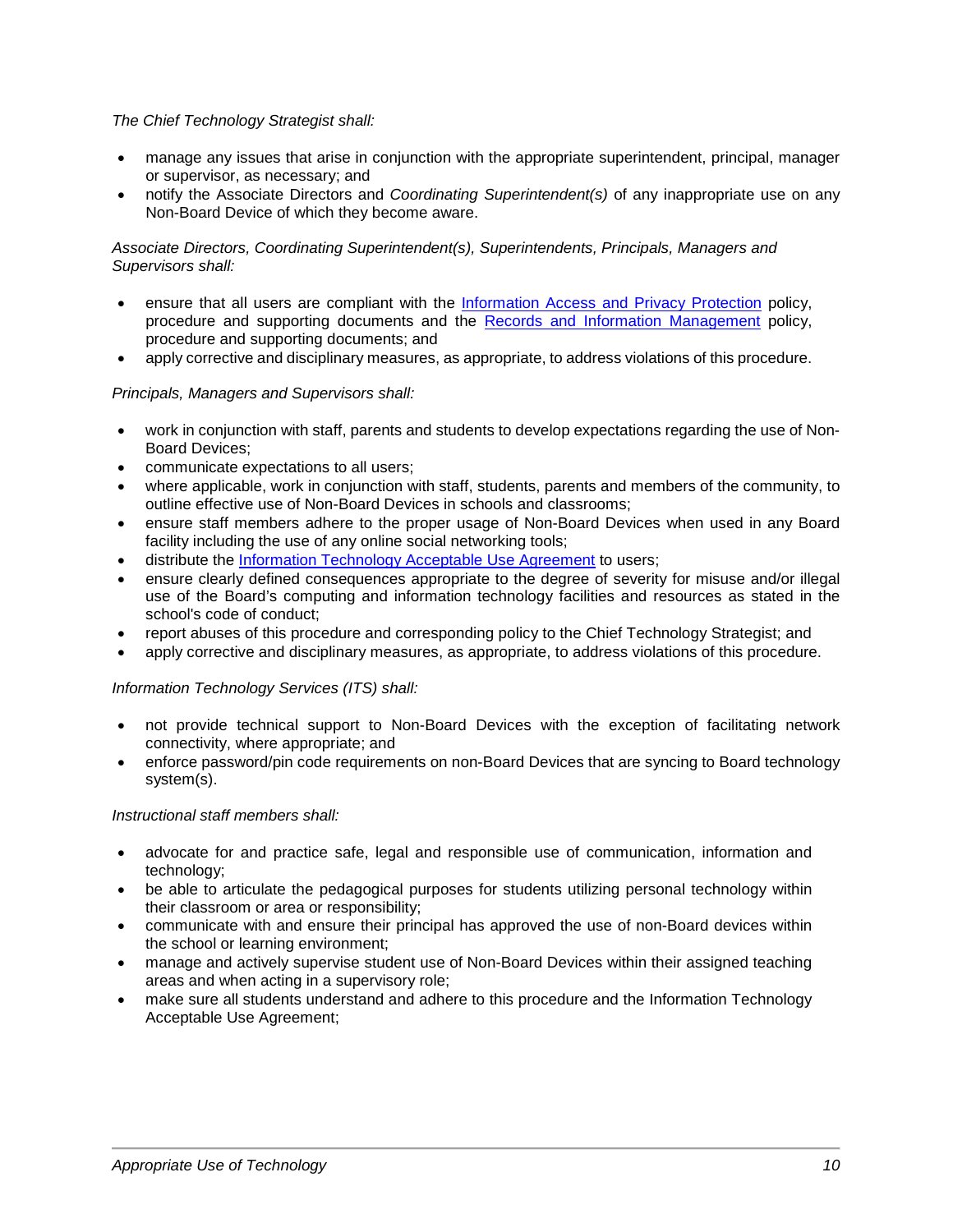• use this procedure and/or the school's code of conduct when applying consequences for misuse and/or illegal use of the Board's computing and information technology facilities and resources; and if using social networking tools, do so with the appropriate understandings of the effective educational use of these tools, avoiding any personal uses when engaging with students, parents and colleagues for professional purposes.

# *Students shall:*

- advocate for and practice safe, legal, and responsible use of information and technology;
- understand and follow the [Information Technology Acceptable Use Agreement;](http://www.yrdsb.ca/Programs/SafeSchools/Documents/InformationTechnology-AUAgreement.pdf) and
- only use Board and personal technologies for educational purposes as defined by the teacher and instructional purpose in Board facilities.

# *All users shall:*

- understand and adhere to the Use of Non-Board Devices procedure;
- use personal technology in ways that do not disrupt other users or compromise the functionality of the system;
- maintain their password and user identification confidentiality;
- restrict access to their passwords; and
- familiarize themselves with the technology resources provided to them, including system maintenance and administration procedures.

# **History**

Working Document: February 2015, May 2018 Revised: November 2015, April 2019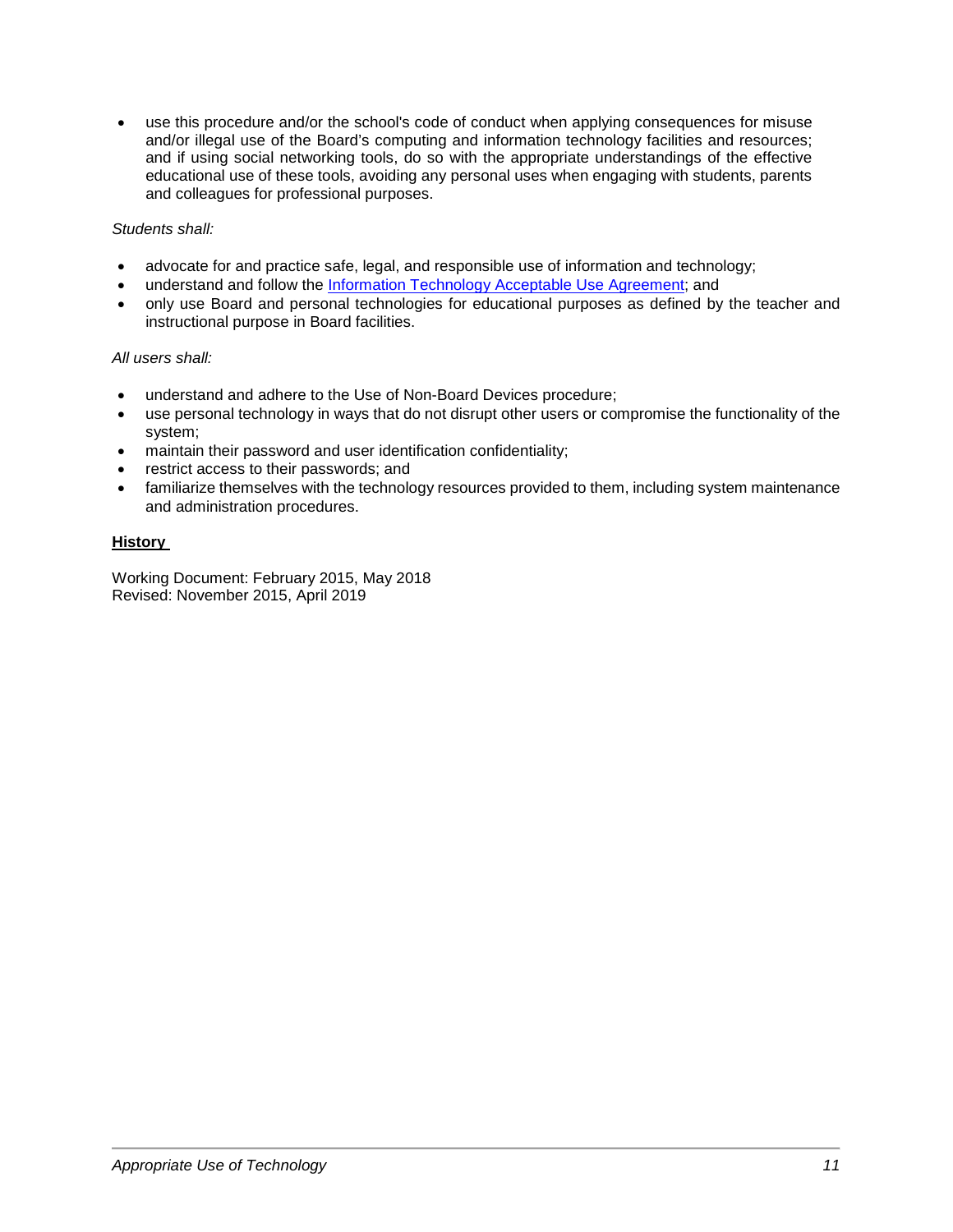

# **Board Procedure #194.2 Password Management**

This procedure outlines the appropriate use and maintenance of passwords. It will help users understand why strong passwords are a necessity, and allow users to create passwords that are both secure and useable. This procedure will educate users on the secure use of passwords. This procedure applies to all York Region District School Board students, trustees, staff members, school councils and other authorized individuals who are provided with an account on the Boards network or systems.

# **Application**

## *Password Construction Guidelines*

Passwords should;

- be at least eight characters in length,
- be comprised of a mix of letters, numbers and special characters (punctuation marks and symbols),
- not be comprised of, or otherwise utilize, words that can be found in a dictionary,
- not be comprised of an obvious keyboard sequence (i.e. qwert), and
- not include "guessable" data such as, but not limited to, personal information about yourself, your spouse, your pet, your children, birthdays, addresses, phone numbers, locations.

## *Confidentiality Guidelines*

All users shall adhere to the following confidentiality guidelines with respect to secure passwords. Users must;

- not disclose their passwords to anyone;
- not share their passwords with others (co-workers, supervisors, family etc.);
- not write down their passwords and leave them unsecured;
- not check the 'save password' box when authenticating to applications;
- not use the same password for different systems and/or accounts;
- not send passwords via email:
- not re-use passwords; and
- change passwords every 60 days.

Passwords should be considered confidential data and treated with the same discretion as any of the Board's proprietary information.

It is the responsibility of the user to immediately report any suspicious activity involving his or her password(s) to servicedesk@yrdsb.ca. Any request for passwords over the phone or email, whether the request came from Board personnel or not, should be expediently reported.

In the event that a password is suspected to have been compromised, the Enterprise Servicedesk Team will request that the user(s) change all his or her passwords.

Violations may result in disciplinary action, which may include suspension, restriction of access, or more severe penalties up to and including termination of employment, as appropriate. Where illegal activities or theft of Board property (physical or intellectual) are suspected, the York Region District School Board may report such activities to the applicable authorities.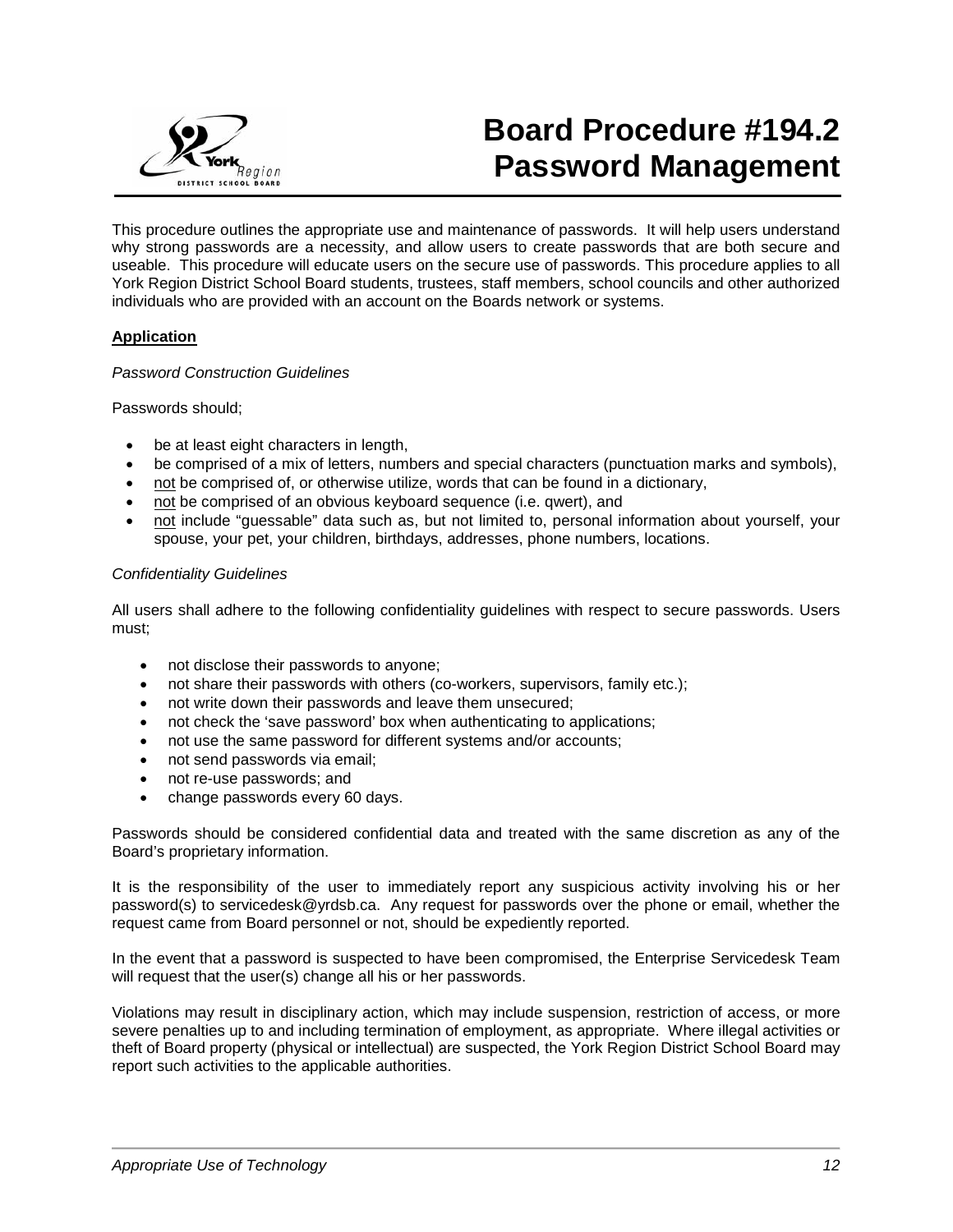# **Definitions**

## *Authentication*

A security method used to verify the identity of a user and authorize access to a system or network.

## *Password*

A sequence of characters used to authenticate a user to a file, computer, network, or other device. Also known as a pass phrase or pass code.

## *Two Factor Authentication*

A means of authenticating a user that utilizes two methods: something the user has, and something the user knows. Examples include smart cards, tokens, or biometrics, in combination with a password.

## **Responsibilities**

*The Director of Education shall:*

• allocate staff and resources to support the Password Management procedure.

## *The Chief Technology Strategist shall:*

- manage any issues that arise in conjunction with the appropriate principal, manager supervisor and senior staff member, where appropriate; and
- ensure that staff members receive a reminder email(s) as the password expiry date approaches in order to provide the user with adequate time to change his or her password.

#### *All Board technology and/or technology service users shall:*

adhere to the password construction and confidentiality quidelines.

#### **History**

Working Document: February 2015, May 2018 Revised: November 2015, April 2019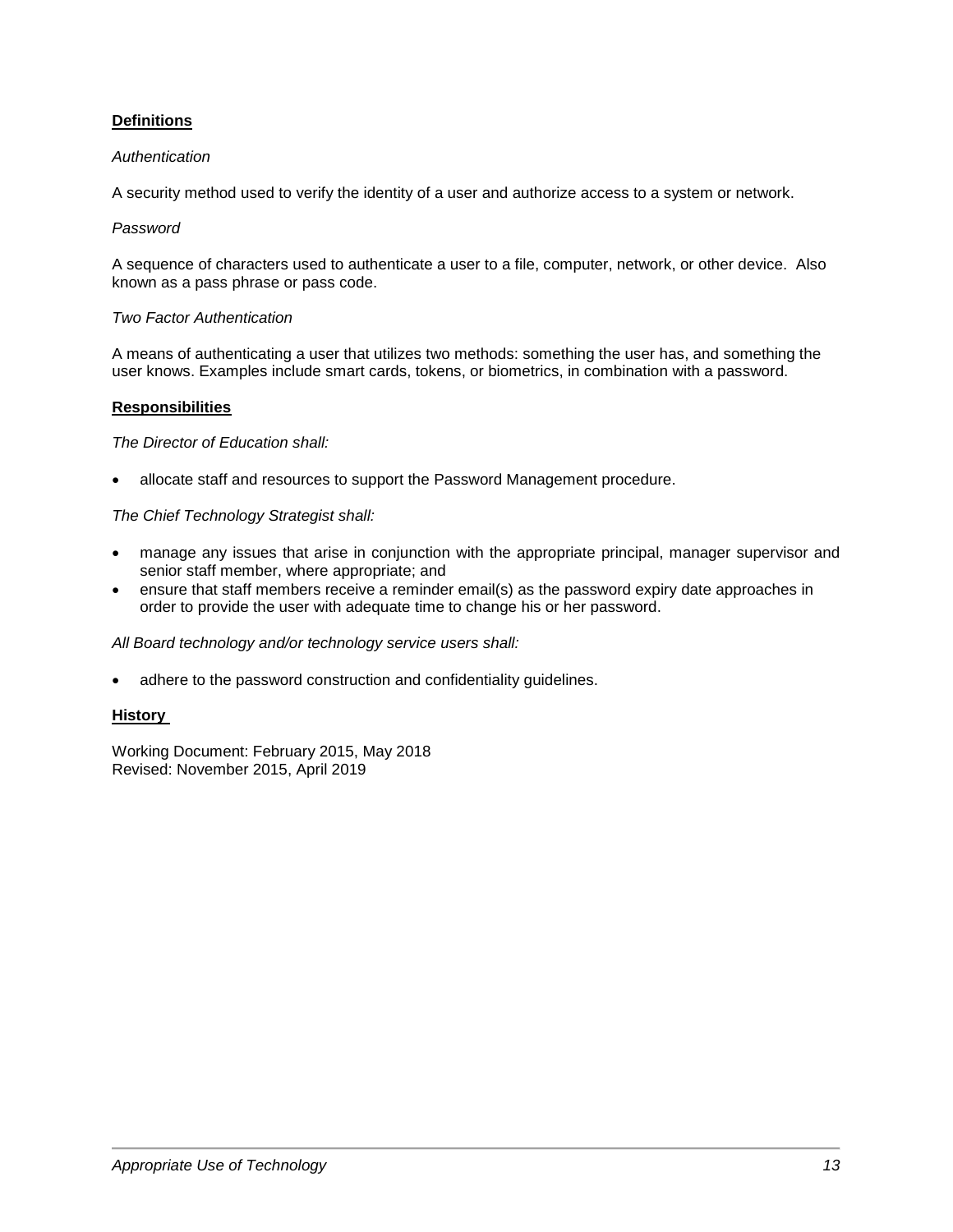

# **Board Procedure #194.3 Board Issued and Loan of Board-Owned Technology (Staff)**

This procedure outlines how staff manages the borrowing of portable Board-owned equipment for noncommercial educational purposes.

# **Application**

This procedure does not address Board-owned technology that is assigned to staff members through Board supported programs such as Teacher Technology Exchange Program (TTEP), administrator technology and departmental needs.

# **Responsibilities**

*Associate Directors, Coordinating Superintendent(s), Superintendents of Education, Principals, Managers and Supervisors shall:*

- ensure that Board-owned technology is available for school program or office use during the regular instructional day and for special events;
- facilitate and monitor the loan of Board-owned technology from staff;
- approve requests from staff to borrow Board-owned technology ensuring that;
	- the time period for a loan is reasonable,
	- all technology is in the school during the regular instructional day,
	- the loan of Board-owned technology to staff, although it may be longer during school holidays, including the summer, does not interfere with summer school or the regular summer servicing of the technology, and
	- it is not loaned to staff who repeatedly damage or misuse the technology;
	- keep a record of all borrowed technology on file in the school or workplace including;
	- a description of the technology,
	- the serial number,
	- the date of the loan.
	- a signature of the borrower,
	- the date of return, and
	- confirmation that the item has been returned; and
- ensure that records of borrowed Board-owned technology are made available upon request to representatives from Business Services or the Board's external auditors.

#### *Information Technology Services shall:*

• ensure Board-owned technology that has been lost or damaged and requires replacement be valued fairly for insurance purposes, where applicable.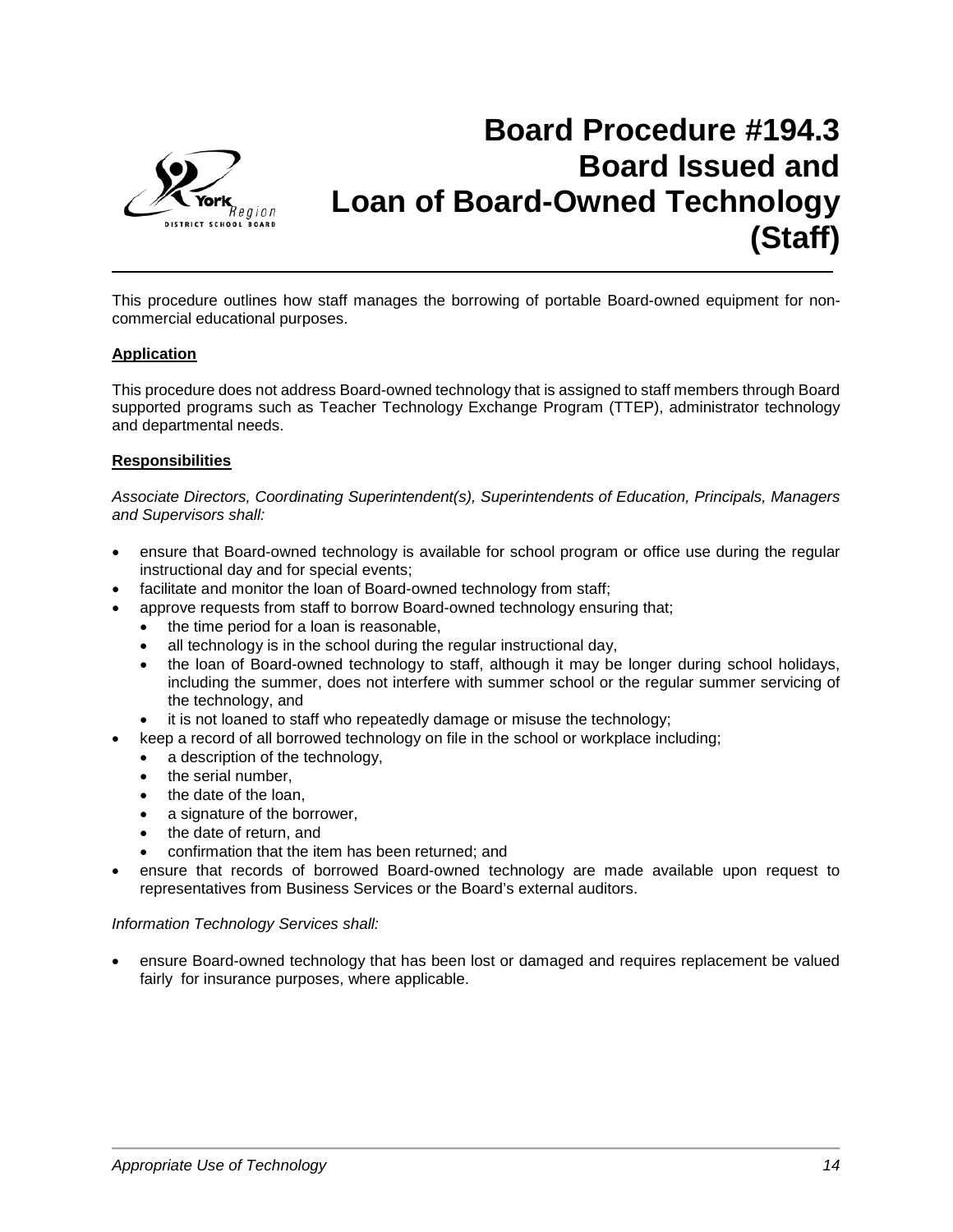# *Staff shall:*

- ensure Board-owned technology is used in accordance with the Appropriate Use of Technology policy and procedure.
- not use Board technology for commercial purposes; only borrow Board-owned technology with the prior approval of their immediate supervisor;
- return all Board-owned technology as agreed upon or upon request by their immediate supervisor;
- assume responsibility for taking appropriate measures to safeguard Board technology. If the loaner device is stolen or lost away from their work location, and appropriate measures were not taken to safeguard the device, staff may be held financially responsible for reimbursing the Board; and
- understand that the privilege of borrowing Board-owned technology may be revoked if damage or misuse of technology occurs.

# **History**

Approved: 1995 Working Document: April 2012, May 2018 Replacing Policy and Procedure: #440.0 Loan of Board-Owned Equipment (Staff) Revised: 2001, 2007, February 2013, April 2019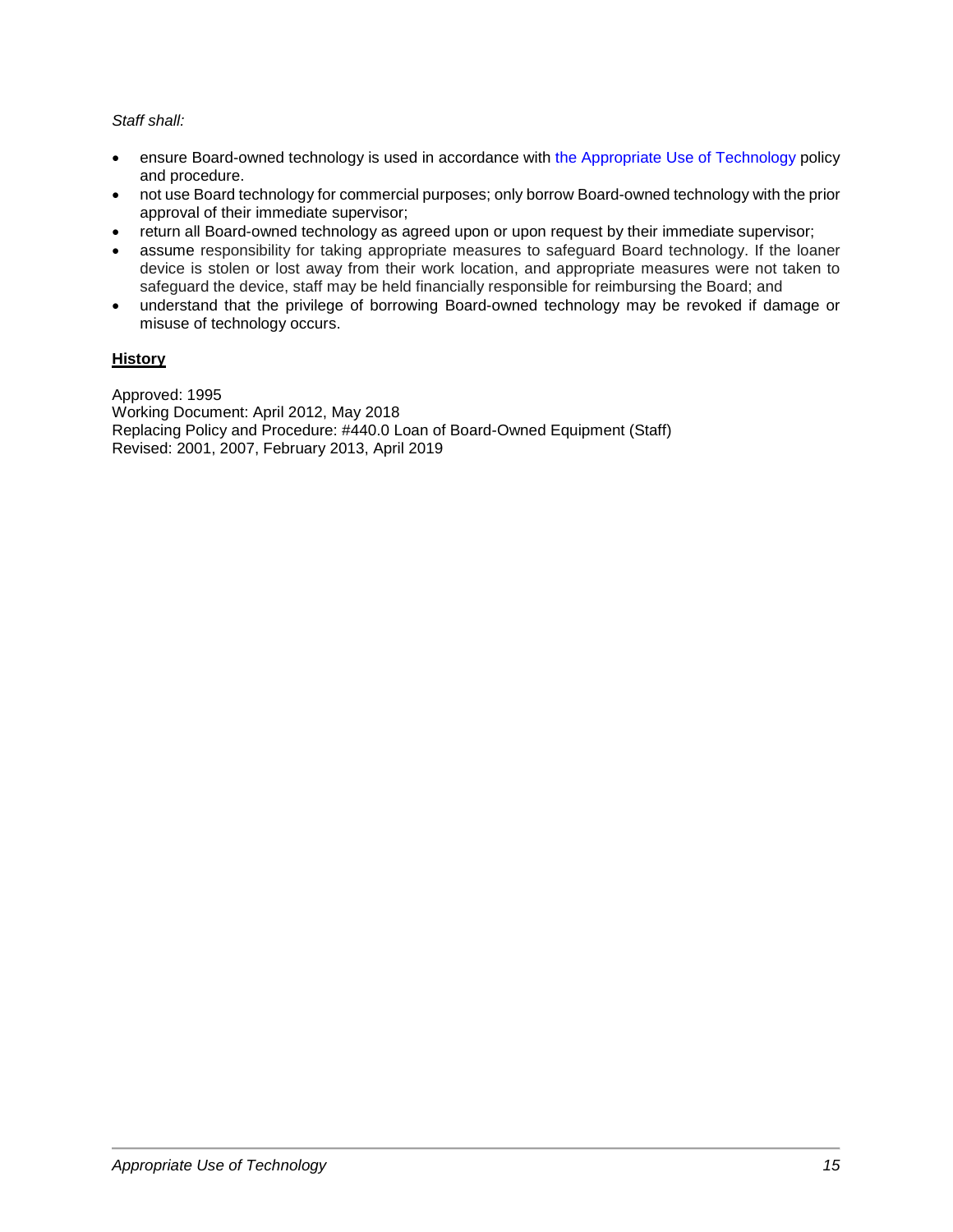

# **Board Procedure #194.4 Loan of Board-Owned Technology (Students)**

The York Region District School Board supports the loan of portable Board-owned technology to students for non-commercial educational purposes as part of the school program, including technology purchased through Special Technology Amount (SEA).

# **Application**

This procedure outlines how staff manages the loan of Board-owned technology for non-commercial educational purposes to students.

#### **Responsibilities**

*The Associate Directors of Education, Coordinating Superintendent(s) of Education and Superintendents of Education shall:*

- support the implementation of the Loan of Board-Owned Technology (Students) procedure.
- support principals in the loan of Board-owned technology to students.

#### *Principals shall:*

- ensure that loaned technology is available for school program or office use during the regular instructional day;
- facilitate and monitor the loan of Board-owned technology by students;
- approve requests from students to borrow Board-owned technology to be used as part of the instructional program and ensure that;
	- the time period for a loan of technology, other than special education technology purchased to support an individual student's learning needs, shall be no longer than one evening or one weekend during the school year so that all technology is in the school during the regular instructional day,
	- the loan of Board-owned technology to students does not interfere with other programs or the regular servicing of the technology,
	- a record is kept of all borrowed technology on file in the school (including a description of the technology with the serial number, the date of the loan, the signature of the borrower of the technology, the date of return and confirmation by the principal that the item has been returned in working order),
	- records of borrowed Board-owned technology are made available upon request to representatives from Business Services or the Board's external auditors, and
	- parents sign a [letter,](https://bww.yrdsb.ca/services/student/sea/Documents/SEA%20Equipment%20Loan%20Letter.pdf) provided by the Board's Student Services Department, acknowledging their responsibilities for special education technology that was purchased by the Board to support their child's learning needs; and
- assist with investigation cases of lost or damaged technology.

#### *Information Services shall:*

• ensure Board-owned technology that has been lost or damaged and requires replacement be valued fairly for insurance purposes, where applicable.